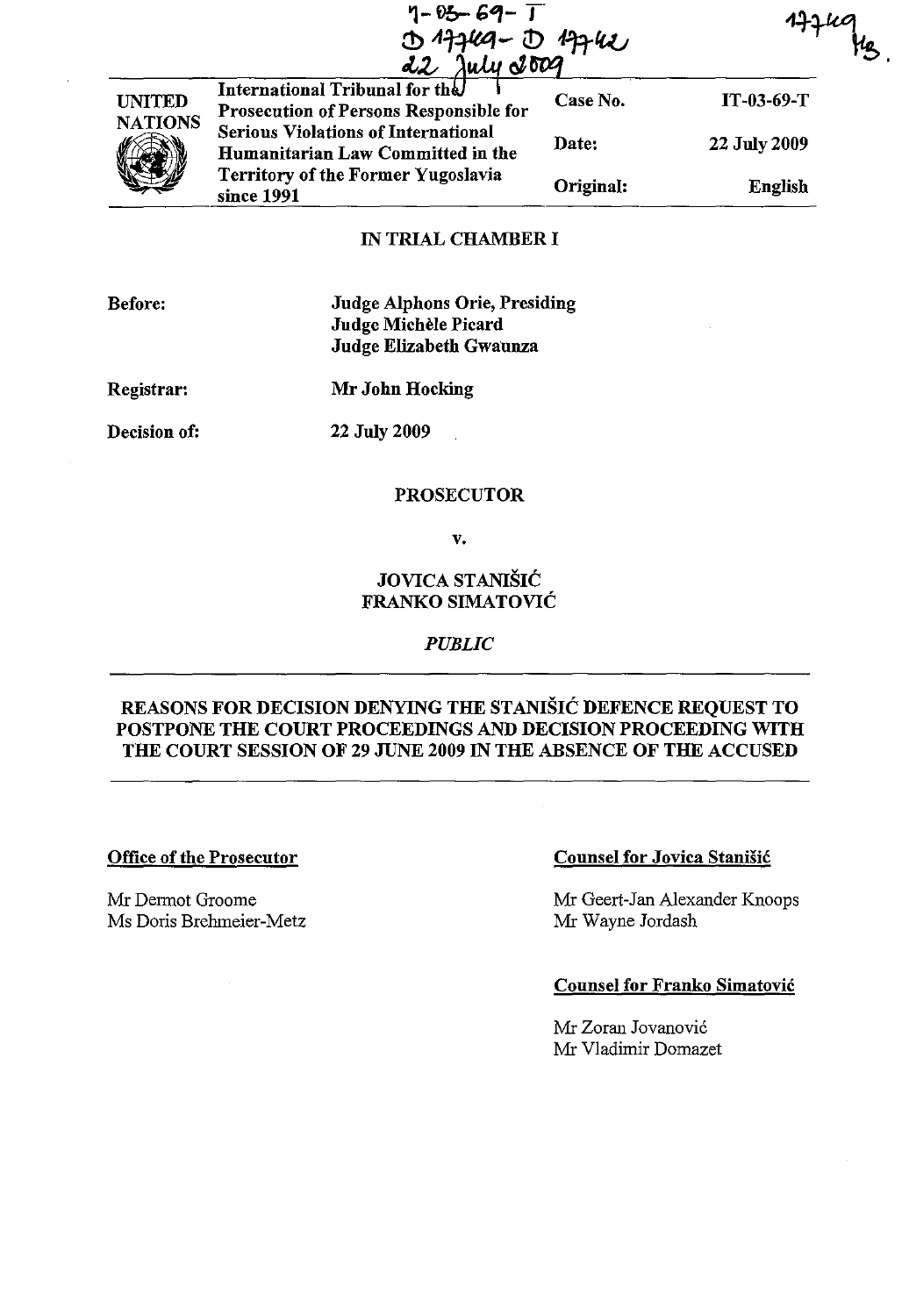#### **BACKGROUND**

1. On 29 June 2009, the Accused Jovica Stanisic ("the Accused") claimed to be too unwell to attend court but did not waive his right to be present during the court session on that day. On the same day, the Stanisic Defence requested that the court proceedings be postponed or, in the alternative, that the Chamber requested further information on the Accused's mental health from an independent medical expert. Also on 29 June 2009, the Chamber denied the Stanišić Defence request and decided to proceed with the scheduled court hearing, in the absence of the Accused.<sup>1</sup> The Chamber sets out the reasons for this decision below.

### **PROCEDURAL HISTORY AND SUBMISSIONS**

2. On 29 May 2009, the Chamber issued the Decision on Start of Trial and Modalities for Trial ("Modalities Decision"). In this decision, the Chamber considered the Accused's health situation as described in medical reports submitted to it since the Appeals Chamber's Decision on Defence Appeal of the Decision on Future Course of Proceedings of 16 May 2008 and, in particular, two reports drafted by the independent court experts Dr de Man and Dr Siersema,<sup>2</sup> and five medical reports submitted by the Reporting Medical Officer of the United Nations Detention Unit ("RMO").<sup>3</sup> The Chamber accepted the determination made in the decision of 10 March 2008 that the Accused is fit to stand trial.<sup>4</sup> Further, the Chamber found that the trial in the present case could commence pursuant to the modalities for the trial, as set out in the Annex to the Modalities Decision.<sup>5</sup>

3. On 9 June 2009, the Accused informed the Chamber that he was too unwell to attend court, that he did not waive his right to be present during the court session on that day, and that he did not wish to use the video-conference link.<sup>6</sup> Having considered the medical reports submitted to it since the Modalities Decision and having heard the RMO, the Chamber denied the request by the Stanisic Defence to adjourn the court hearings of 9 and 10 June

<sup>&</sup>lt;sup>1</sup> The procedural history will be set out below. For further details with regard to the procedural history, see Decision on Start of Trial and Modalities for Trial, 29 May 2009, paras 1-5 and Reasons for Denying the Stanišić Defence Request to Adjourn the Hearings of 9 and 10 June 2009 and Have Jovica Stanišić Examined by a Psychiatrist Before the Start of Trial and for Decision to Proceed with the Court Session of 9 June 2009 in the Absence of the Accused, 2 July 2009 ("2 July 2009 Reasons"), paras 2-10.

<sup>2</sup> Registry Submission Pursuant to Rule 33 (B) Concerning Psychiatric Expert Report, 19 March 2009; Registry Submission Pursuant to Rule 33 (B) Concerning Expert Report, 23 March 2009.

<sup>&</sup>lt;sup>3</sup> Modalities Decision, paras 6, 11-23, 25.

<sup>4</sup> Modalities Decision, para. 13. See Decision on Motion Re Fitness to Stand Trial, 10 March 2008.

<sup>&</sup>lt;sup>5</sup> Modalities Decision, para. 25, Annex.

<sup>6</sup> Absence from Court Form and Medical Report by Dr Michael Eekhof, Reporting Medical Officer, 9 June 2009, pp. 1-2. With regard to the video-conference link, see Decision Amending Modalities for Trial, 9 June 2009, Annex B ("Modalities for Trial"), para. 5. Case No. IT-03-69-T 2 22 July 2009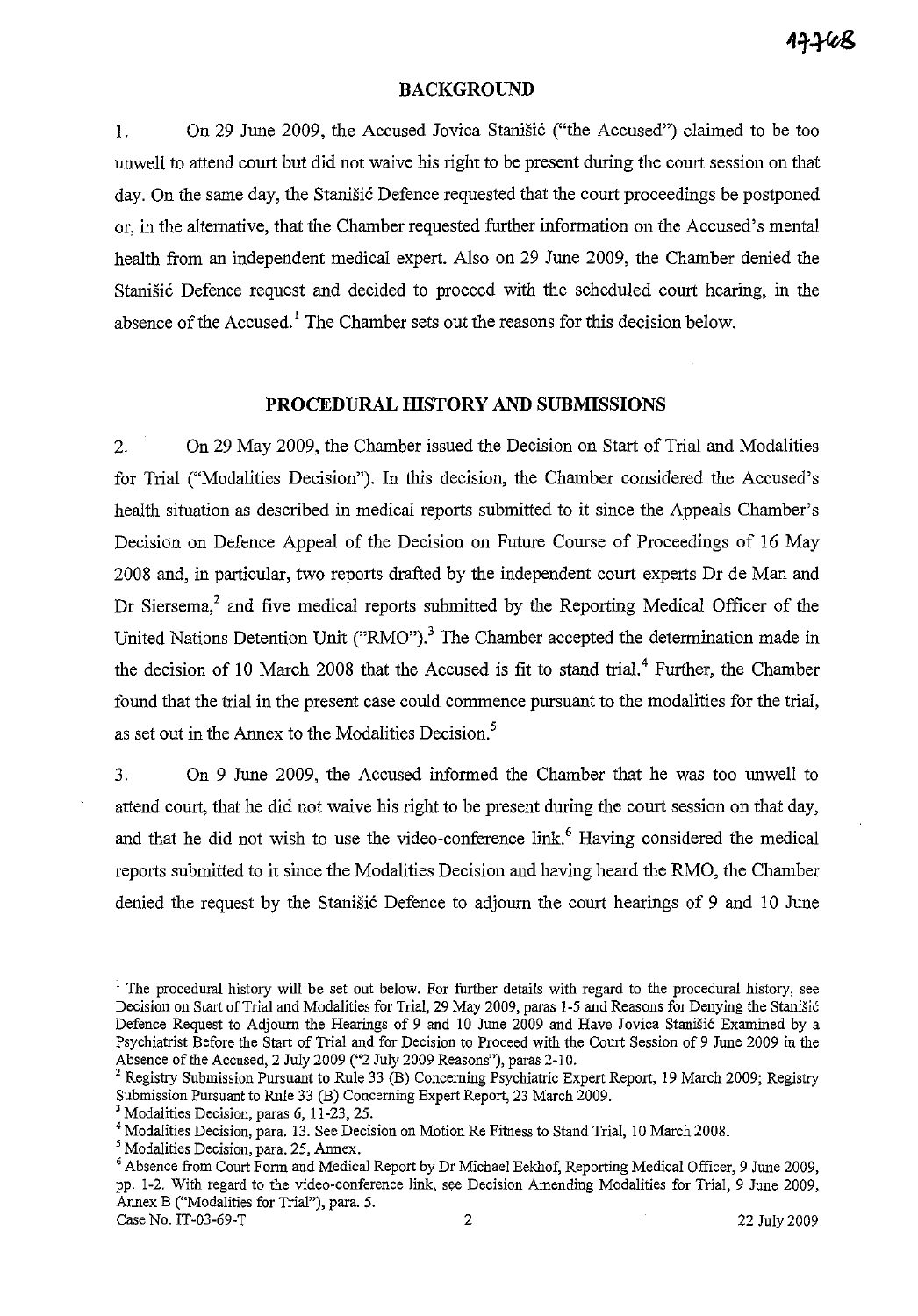2009 and decided to proceed with the court hearing of 9 June 2009 in the absence of the Accused.<sup>7</sup> The reasons for this decision were filed on 2 July 2009.<sup>8</sup>

4. On 10 June 2009, the Accused again infonned the Chamber that he was too unwell to attend court, that he did not waive his right to be present during the court session scheduled that day, and that he did not wish to use the video-conference  $\text{link}^9$ . On the same day, the RMO submitted a report summarizing the physical health of the Accused:

[The Accused's] physical situation remains unchanged since yesterday. There are no physical medical reasons preventing him [from] participating in proceedings in the adapted [videoconference link] room.<sup>10</sup>

With regard to the psychological condition of the Accused, the RMO reiterated what had been set out in the 9 June 2009 RMO Report that the Accused's state of mind is depressed and that, in the view of the RMO, there is no risk of suicide at this moment.<sup>11</sup> The RMO added:

[The Accused] states not being able to participate in the proceedings; in my opinion as a general practitioner, although his state of mind is depressed, there are no evident psychiatric reasons preventing him [from] participating in proceedings. On this subject there is a difference in opinion between [the Accused] and the [RMO].<sup>12</sup>

5. The RMO was not heard on 10 June 2009 since neither the parties nor the Chamber expressed any wish to question him.<sup>13</sup> On the same day, the Chamber decided to proceed in the absence of the Accused, for the reasons applicable to the Chamber's decision of 9 June 2009. <sup>14</sup>

6. On 16 June 2009, the RMO submitted a weekly report.<sup>15</sup> With regard to "lumbar" complaints", the RMO stated that

observation has proven that [the Accused] has no problem getting out of bed, walking around for periods up to one hour and picking things up from the floor; nor did walking to the smoking facility and the visitor room and back pose any problems.<sup>16</sup>

10 10 June 2009 RMO Report, p. 4.

<sup>7</sup> T. 1440, 1442.

<sup>&</sup>lt;sup>8</sup> 2 July 2009 Reasons.

<sup>&</sup>lt;sup>9</sup> Absence from Court Form and Medical Report by Dr Michael Eekhof, Reporting Medical Officer, 10 June 2009 ("10 June 2009 RMO Report"), pp. 1-2.

 $\frac{11}{12}$  Ibid. 4.

<sup>&</sup>lt;sup>13</sup> T. 1483.

<sup>&</sup>lt;sup>14</sup> Ibid. See also 2 July 2009 Reasons.

<sup>&</sup>lt;sup>15</sup> Medical Report by Dr Michael Eekhof, Reporting Medical Officer, dated 16 June 2009, filed on 17 June 2009 ("16 June 2009 RMO Report").<br><sup>16</sup> Ibid.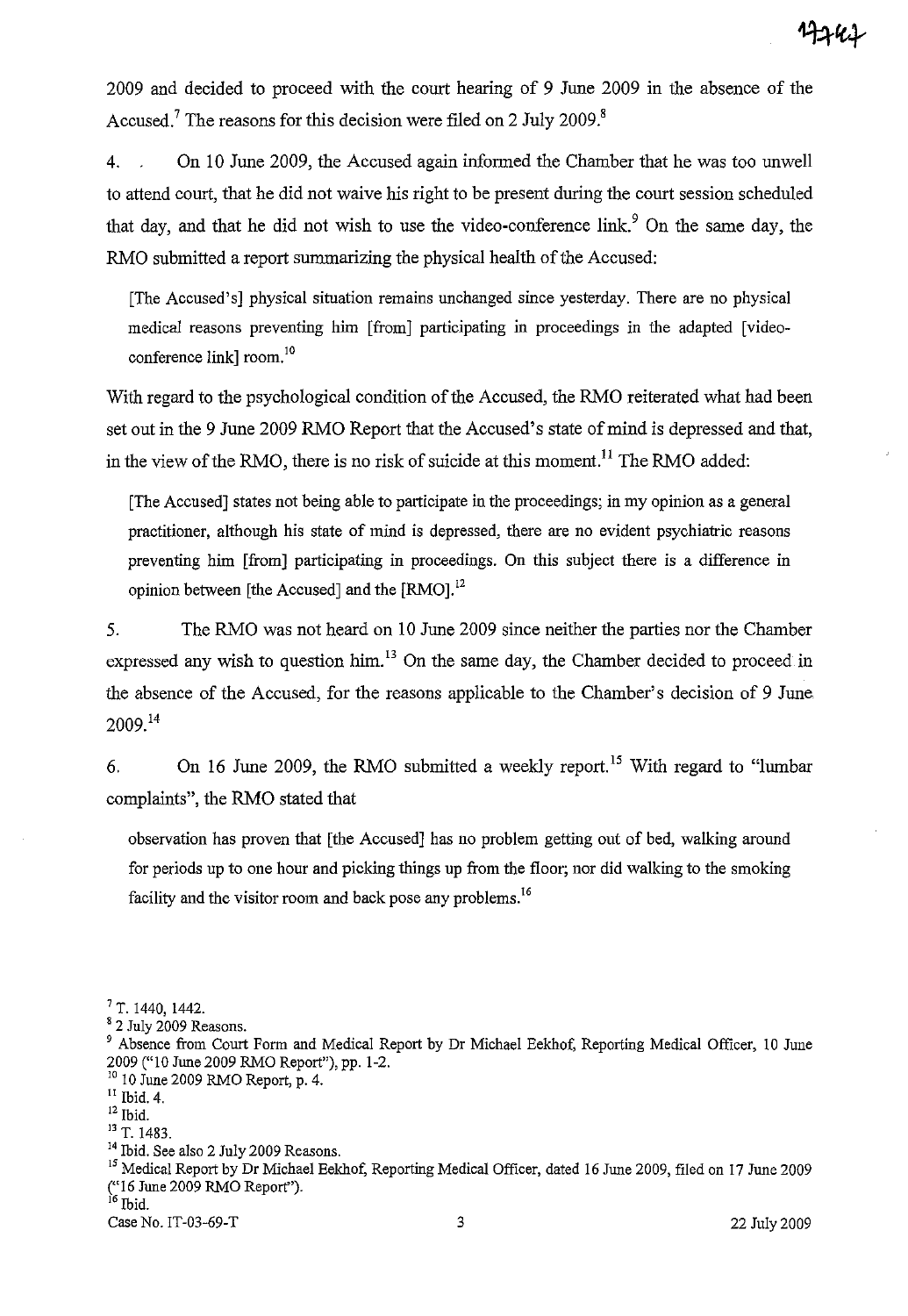Further, the RMO stated that the Accused's weight had not changed and that the urine test proved a positive energy balance.<sup>17</sup> With regard to the mental health, the RMO reiterated what he had set out in the 10 June 2009 RMO Report.<sup>18</sup> The RMO concluded that "[o]n the basis of [the Accused's] activities and unimpaired intellectual capacities during consultations", the Accused could be transported to and participate in the court proceedings for at least one hour. 19

7. On 23 June 2009, the RMO submitted another weekly report.<sup>20</sup> The RMO stated that observation had shown less impairment with regard to mobility than claimed by the Accused.<sup>21</sup> The RMO also reported on the conclusion from a meeting of the medical staff of the United Nations Detention Unit ("UNDU") and Dr Vera Petrovic, that the health problem of the Accused was very complex and that rehabilitation and reassessment of the medication prescribed to him was important for the improvement of his general health condition.<sup>22</sup>

8. On 26 June 2009, the Chamber received two expert reports, one from Dr Siersema and Dr Oldenburg as independent expert gastroenterologists, and one from Dr de Man as an independent expert psychiatrist.<sup>23</sup> Dr Siersema and Dr Oldenburg concluded that the Accused is probably suffering from a therapy-refractory pouchitis which, in general, results in a high stool frequency, abdominal discomfort, and, overall, in an impaired quality of life.<sup>24</sup> Further, the experts stated that if the pouchitis does not result in deficiencies or major disturbances of the biochemistry lab, this can mostly be handled in an out-patient setting.<sup>25</sup> The experts further reported that they had discussed various treatments, including surgery, with the Accused.<sup>26</sup>

9. Dr de Man reported that he had met the Accused twice, for 30 and 45 minutes, respectively.<sup>27</sup> Dr de Man had noticed "a grey discoloration below the eyes" during his first visit.<sup>28</sup> On a video recording shown by the UNDU authorities, Dr de Man observed that the Accused was moving around quite a lot and "seem[ed] to apply a substance, possibly cigarette

<sup>&</sup>lt;sup>17</sup> Ibid.

 $18$  Ibid.

<sup>19</sup> Ibid.

<sup>&</sup>lt;sup>20</sup> Medical Report by Dr Michael Eekhof, Reporting Medical Officer, dated 23 June 2009, filed on 25 June 2009 ("23 June 2009 RMO Report").

 $^{21}$  Ibid.

 $22$  Ibid.

<sup>&</sup>lt;sup>23</sup> Registry Submission Pursuant to Rule 33 (B) Concerning Expert Report, 26 June 2009 ("Dr Siersema and Dr Oldenburg Reporf'); Registry Submission Pursuant to Rule 33 (B) Concerning Psychiatric Expert Report, 26 June 2009 ("Second Dr de Man Report").

<sup>24</sup> Dr Siersema and Dr Oldenburg Report, p. 4.

 $^{25}$  Ibid..

<sup>&</sup>lt;sup>26</sup> Dr Siersema and Dr Oldenburg Report, pp. 3-4.

<sup>27</sup> Second Dr de Man Report, p. 4.

<sup>28</sup> Second Dr de Man Report, p. 5.

Case No. IT-03-69-T 4 22 July 2009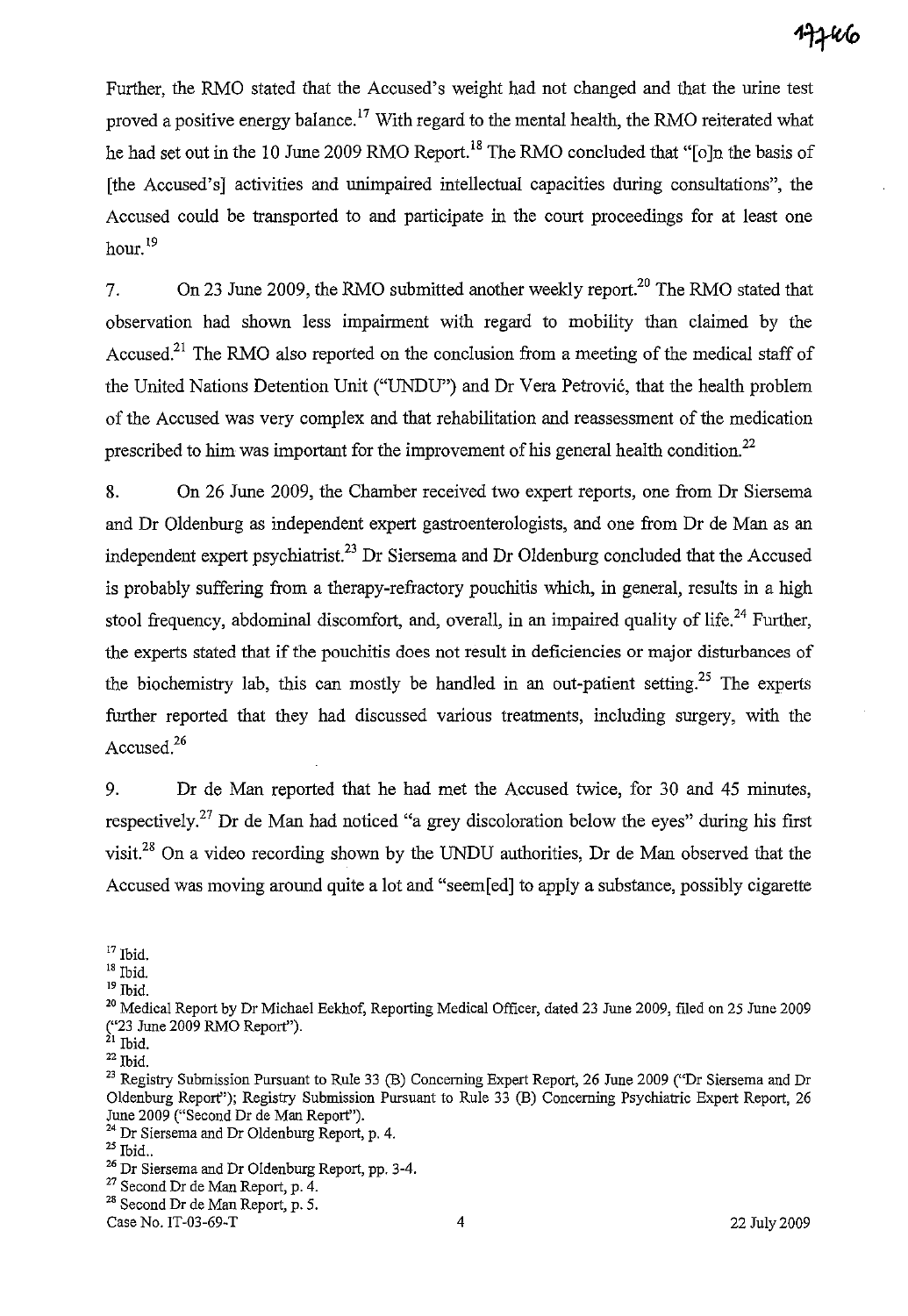ash, to his lower eyelids".<sup>29</sup> Dr de Man further reported that the Accused was worried about his medication which was "causing him to remain in a dreamlike state" and to have occasional lapses of memory.<sup>30</sup> However, Dr de Man stressed that a certain kind of medication had recently been discontinued by the treating gastroenterologist.<sup>31</sup> He summarized the examinations in the following way:

[The Accused] is well oriented and shows (despite claims to this effect) no evident disturbance of memory. Speech is slow, but [the Accused] proves to be quite alert. His facial expressing [sic] shows signs of despondency, but is reactive to subjects discussed. There are no signs of disturbances of perception and judgment. No thought disturbances are noted. No hallucinatory experiences are related or observed. The speed of thinking is uormal. Motor activity however is quite limited. Mood is low. Affect is adequately modulating. He indicates that he considers his present life to be not worth living. Conclusion: the examination still shows signs of major  $d$ epression. $32$ 

Dr de Man stated that, in his view, there is no divergence in professional opinion with regard to the Accused's health between the independent experts reporting to the Chamber and the treating physicians in the Netherlands and Serbia.<sup>33</sup>

10. On 29 June 2009, the Accused informed the Chamber that he was too unwell to attend court and that he waived his right to be present during the court session on that day.<sup>34</sup> However, later on the same day, but before the court session, the Accused informed the Chamber that he in fact did not waive his right to be present during the court session and that he did not wish to use the video-conference link.<sup>35</sup> On the same day, the RMO submitted a report indicating that the Accused's medication was being reviewed, that the Accused participated in a rehabilitation program, and that the Accused had increased his walking activities slightly.<sup>36</sup> The RMO also reported that the Accused was under treatment by Dr Vera Petrovic who had informed the RMO that the Accused was in a depressive mood, and was suffering from a general loss of energy and interest although contact with him was possible.<sup>37</sup> On her insistence, the Accused had agreed to exercise more.<sup>38</sup> Concluding, the RMO

32 Ibid.

Case No. IT-03-69-T 5 22 July 2009

 $^{\rm 29}$  Ibid.

 $30$  Ibid.

 $31$  Ibid.

<sup>33</sup> Ibid.

<sup>34</sup>Absence from Court Form, 29 June 2009, pp. 1-2. See T. 1548-1549.

<sup>35</sup> Absence from Court Form, 29 June 2009, p. I; Second Absence from Court Form, 29 June 2009, p. I. See T. 1548-1549.

<sup>&</sup>lt;sup>36</sup> Medical Report by Dr Michael Eekhof, Reporting Medical Officer, 29 June 2009 ("29 June 2009 RMO Report").

 $37$  Ibid. 38 Ibid.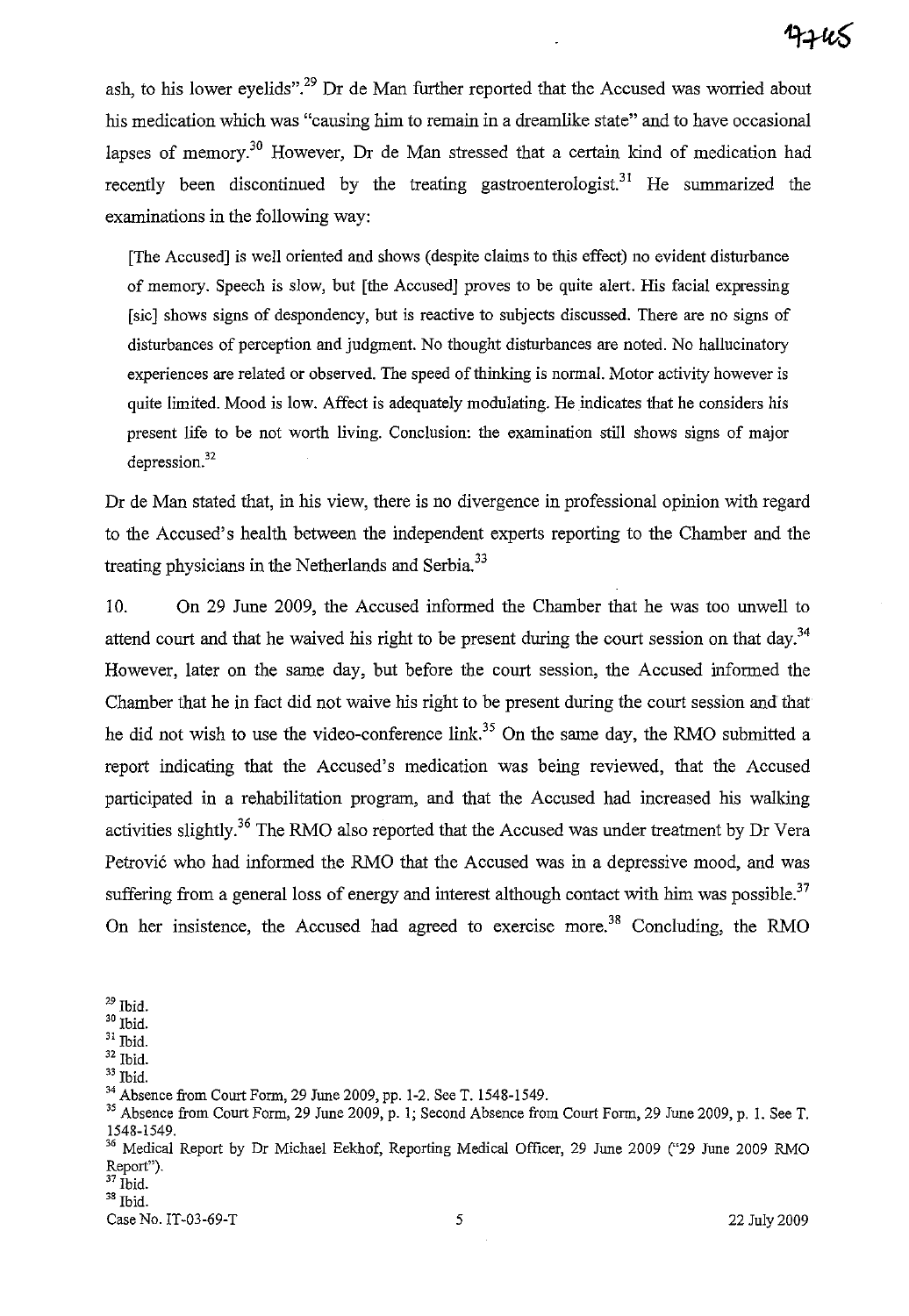reiterated his position from the 16 June 2009 RMO Report about the Accused being able to participate in the proceedings.<sup>39</sup>

11. On 29 June 2009, the Stanisi6 Defence requested that the court proceedings be postponed, arguing that the Accused was not capable of participating in the proceedings either in the courtroom or via the video-conference link.<sup>40</sup> The Stanišić Defence argued that, according to the Second Dr de Man Report, the Accused considers his present life situation not to be worth living, that he showed signs of a major depression, and that it therefore would not be in accordance with the rights of the Accused to proceed.<sup>41</sup> The Stanisic Defence also argued that it cannot be concluded on the basis of the Second Dr de Man Report itself, that the Accused is mentally fit to be present in court or participate via the video-conference link.<sup>42</sup> Therefore, in the alternative, the Stanišić Defence requested that the Chamber seeks further clarification as to certain portions of the Second Dr de Man Report.<sup>43</sup>

12. The Prosecution opposed the Stanisic Defence's request, arguing that there was nothing in either the Dr Siersema and Dr Oldenburg Report or the Second Dr de Man Report that would suggest that the Accused could not participate in the court proceedings.<sup>44</sup> The Prosecution added that the reference in the Second Dr de Man Report to the Accused's application of a substance, possibly cigarette ash, to his lower eyelids suggested that the Accused was attempting to manipulate Dr de Man's findings, by attempting to appear tired.<sup>45</sup>

13. On 29 June 2009, the Chamber decided, with reasons to follow, to deny the Stanisić Defence's request and proceed with the scheduled court session, in the absence of the Accused.<sup>46</sup>

#### **DISCUSSION**

14. The Chamber reiterates that an accused who claims to be too unwell to attend court on a particular day also bears the burden of showing that this is indeed the case.<sup>47</sup> As mentioned above, on 29 May 2009, the Chamber decided that the trial could commence pursuant to the modalities for the trial, as set out in the Annex to the Modalities Decision. No party requested certification to appeal this decision nor did they request the Chamber to

 $^{\rm 39}$  Ibid.  $^{40}$  T. 1551. 41 Ibid. 42 T. 1552. <sup>43</sup> T. 1552, 1554. <sup>44</sup> T. 1553-1554. 45 Ibid. 46 T. 1559.

Case No. IT-03-69-T 6 22 July 2009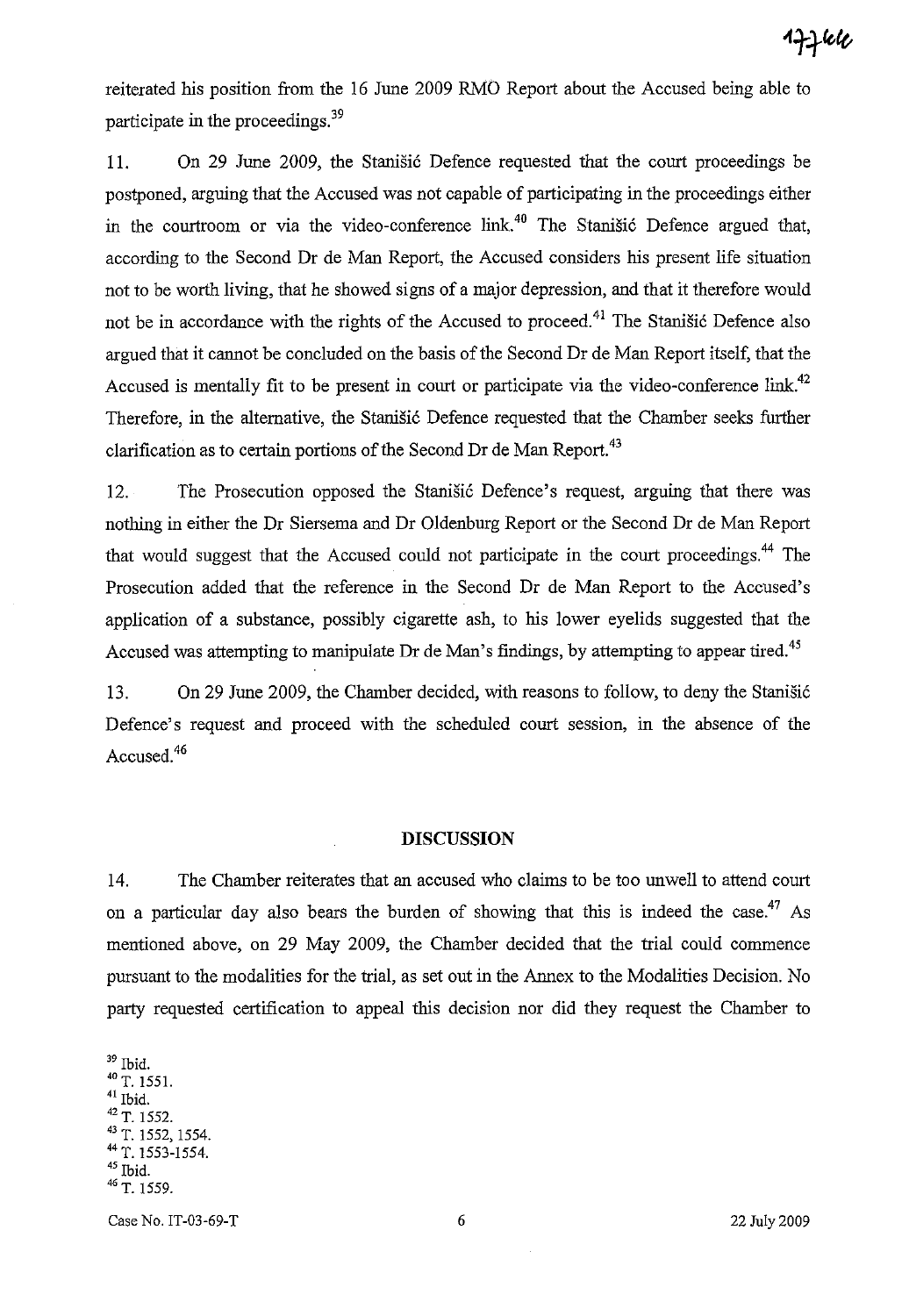reconsider the decision in light of new circumstances that may have arisen. On 9 June 2009, under circumstances materially similar to those present for the current decision, the Chamber decided to proceed with the scheduled court hearing in the absence of the Accused. The Chamber issued its reasons for this decision on 2 July 2009. No party requested reconsideration or certification to appeal this decision. The additional material available to the Chamber on 29 June 2009, compared to that which was available at the time it issued its decision of 9 June 2009, consisted primarily of the 10 June 2009 RMO Report, the 16 June 2009 RMO Report, the 23 June 2009 RMO Report, the Dr Siersema and Dr Oldenburg Report, and the Second Dr de Man Report.

15. The Stanisic Defence has not indicated how the information provided in these reports differs from the information that formed the basis of the Modalities Decision and the Chamber's decision of 9 June 2009. The Chamber considered that the reports submitted by the RMO on 10, 16, and 23 June 2009, and the information provided by the RMO when questioned in court on 2 and 9 June 2009, showed that the medical situation of the Accused had not changed significantly since the 9 June 2009 Decision or, indeed, since the Modalities Decision. Similarly, the information provided in the Dr Siersema and Dr Oldenburg Report and the Second Dr de Man Report does not differ in any material respect from information contained in the previous independent expert reports, assessed in the Modalities Decision, nor in the RMO reports. The Chamber therefore considers that the medical information provided to the Chamber does not warrant a conclusion different than that which has been adopted in previous decisions, namely that the trial in the present case can proceed pursuant to the Modalities for Trial. This includes the option for the Accused to follow the proceedings via a video-conference link from the UNDU.

16. The Stanišić Defence's alternative argument is, in essence, that the information before the Chamber pertaining to the Accused's health is insufficient for making a determination about the Accused's ability to be present and participate in the court proceedings. The Chamber notes in this respect that since the beginning of May, it has received weekly RMO reports, as well as RMO reports on *all* the days when court hearings were scheduled.<sup>48</sup> On a number of occasions, the Chamber and the parties have also questioned the RMO about the content of his reports, generating further information on the Accused's health. The opportunity for such questioning has been, and will be available to the parties upon their request. In addition to this, so far this year, the Chamber has requested and

<sup>47</sup> See 2 July 2009 Reasons, para. II.

<sup>48</sup> For a review of the RMO medical reports, see Modalities Decision, paras 14-19; 2 July 2009 Reasons, paras 4, 7, 9; and paras 4, 6-7, 10 above. Case No. IT-03-69-T 7 22 July 2009